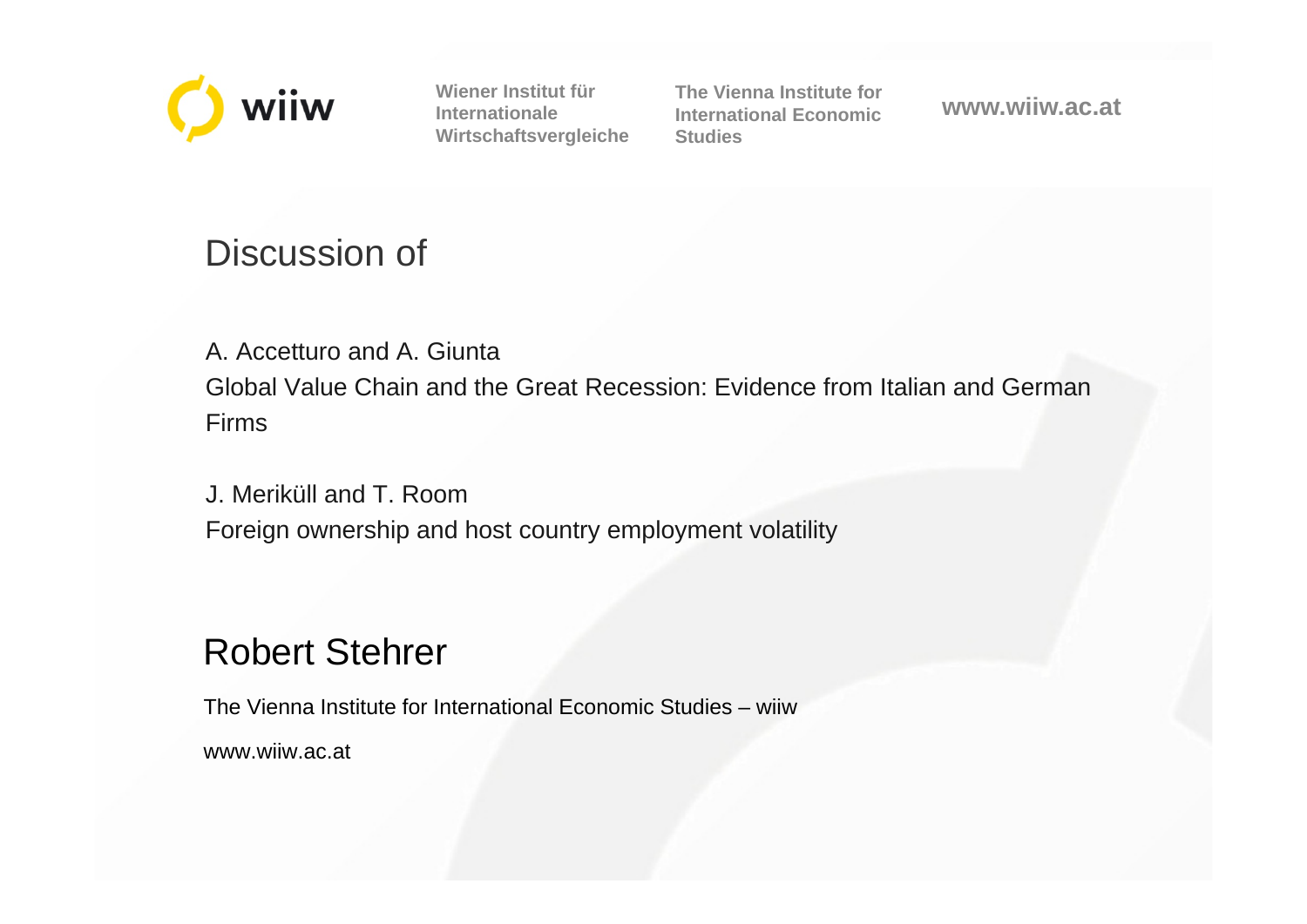

### **Global Value Chain and the Great Recession: Evidence from Italian and German Firms**

## Summary of paper

- $\blacksquare$  GVCs as main driver of transmission in global trade collapse ('bullwhip effect')
	- -Intermediate firms were hit more
	- => countries populated/self-selected more into intermediate firms hit more Because intermediate firms have worse performance? Because of bullwhip effect?
	- Intermediate firms with more innovative activities were better sheltered from crisis effects
- $\overline{\phantom{a}}$  Firm's positioning in GVCs and strategies explain Germany-Italy gap in crisis performance at country level
- $\mathcal{L}_{\mathcal{A}}$  Paper provides cross-section evidence of differences between 'intermediaries' or 'finalizers' (i.e. firms location in GVCs matter)
	- Self-selection into one of these activities?
- $\mathcal{L}_{\mathcal{A}}$  Paper has actually two parts (2 papers?)
	- Cross-section differences between I's and F's (descriptive part)
	- Crisis effects (econometric part)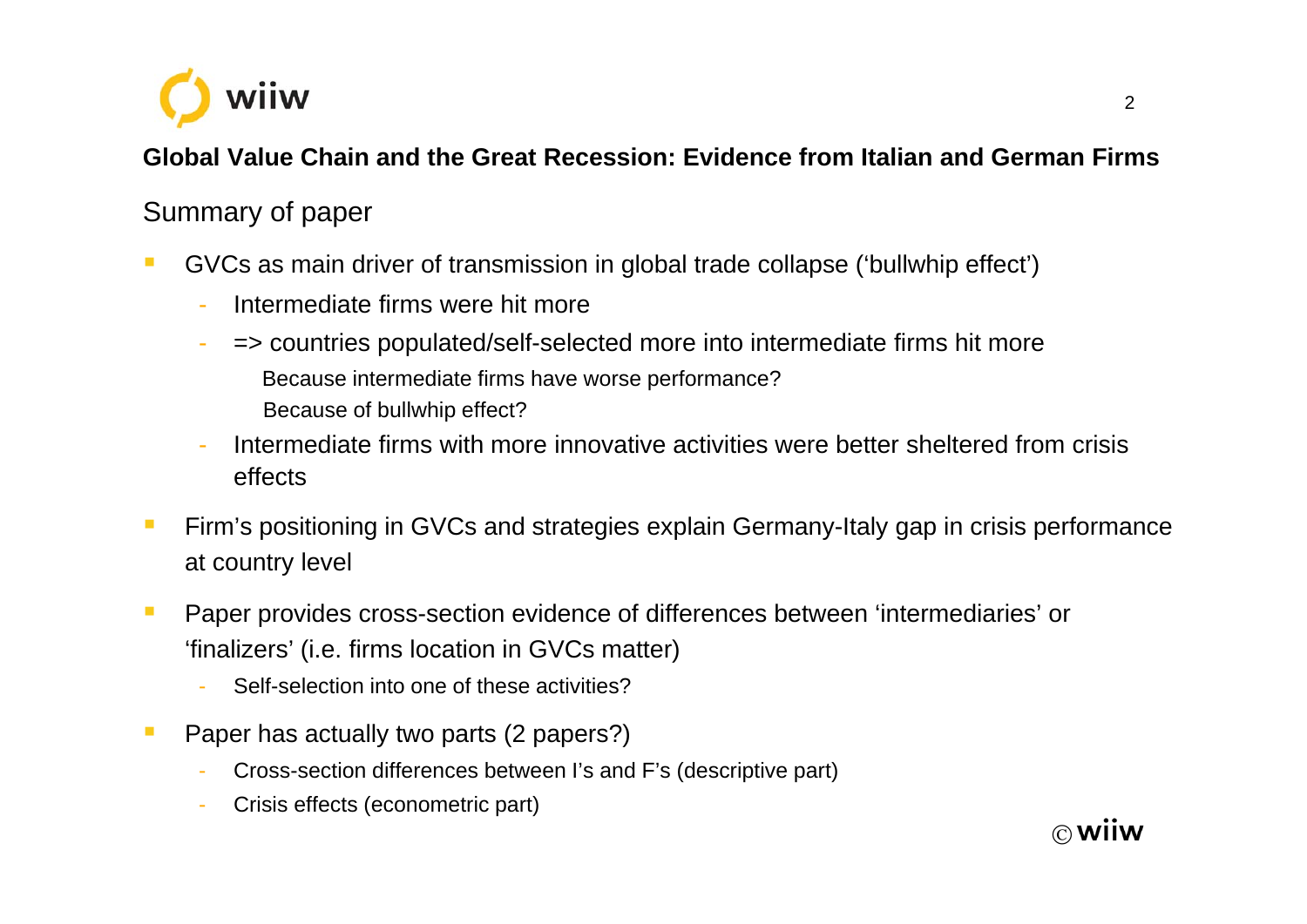

Intermediate firms (I's) are systematically different from finalizers (F's)

- $\mathcal{L}_{\mathcal{A}}$  Differences between I's and F's
	- I's are less productive, smaller, etc. as compared to F's (more pronounced in Germany)
		- ? Can turnover be used as size measure (as includes intermediates for F's)?
	- Italy relatively more populated with I's
	- Specific reason behind? (F's = headquarters, …)
- $\mathcal{L}_{\mathcal{A}}$  Firm strategies (better: characteristics?)
	- 5 variables summarized in two factors
	- Is it useful/necessary to apply principal components?
		- Coefficients more difficult to interpret
		- Questions like whether exporters have been more or less hit by crisis cannot be answered, etc.
	- I's are less involved in Inno&Trade and HC strategy
		- Self-selection process
	- Cross-country differences not for Inno&Trade but for HC (negative for Italy, positive for Germany)
		- Role of country characteristics important?

3

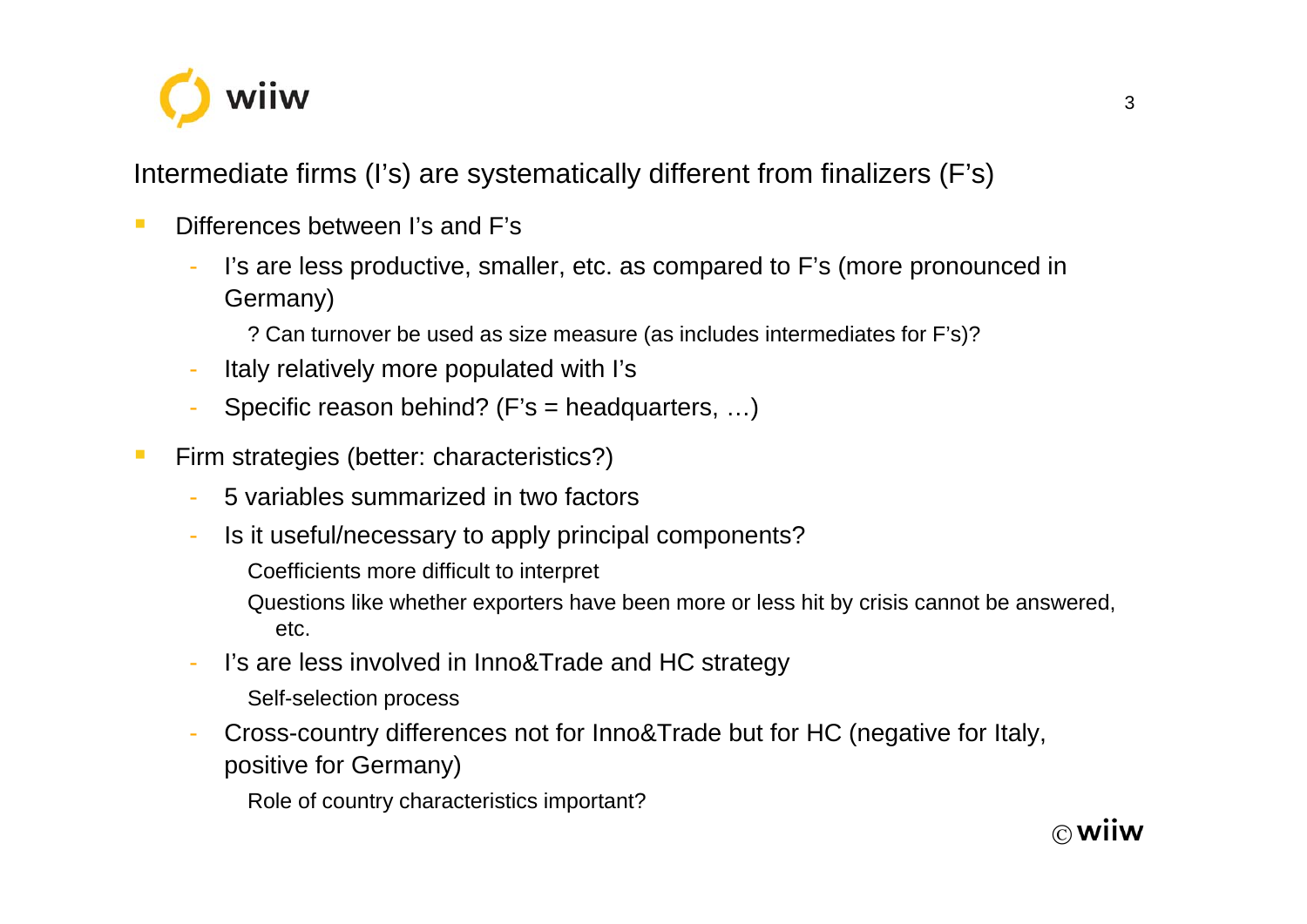

- Crisis performance (regression)
	- I's are doing relatively worse over crisis ('bullwhip effect') However relatively small effect
	- Inno&Trade and HC strategies attenuates crisis effects
	- Particularly HC strategy is important
		- BUT: Is result driven by Germany (see exceptional HC differences from before)?
		- Suggests to run OLS for both countries separately (HC positive for Germany see before)
	- Inno&Trade less relevant
		- Explained by 'trade part' of this variable
		- Again would suggest to include both (would provide exporter and innovator effect)
	- Interaction terms
		- HC strategy has positive effect to weather crisis irrespective of being I or F
		- Inno&Trade has positive effect mainly for I's
		- BUT: Huge changes in direct effects (particularly for Inno&Trade which becomes strongly negative) when including interaction
	- Suggestions for robustness checks:
		- Split sample by country, I's and F's, etc.
		- Include all variables separately rather than PCA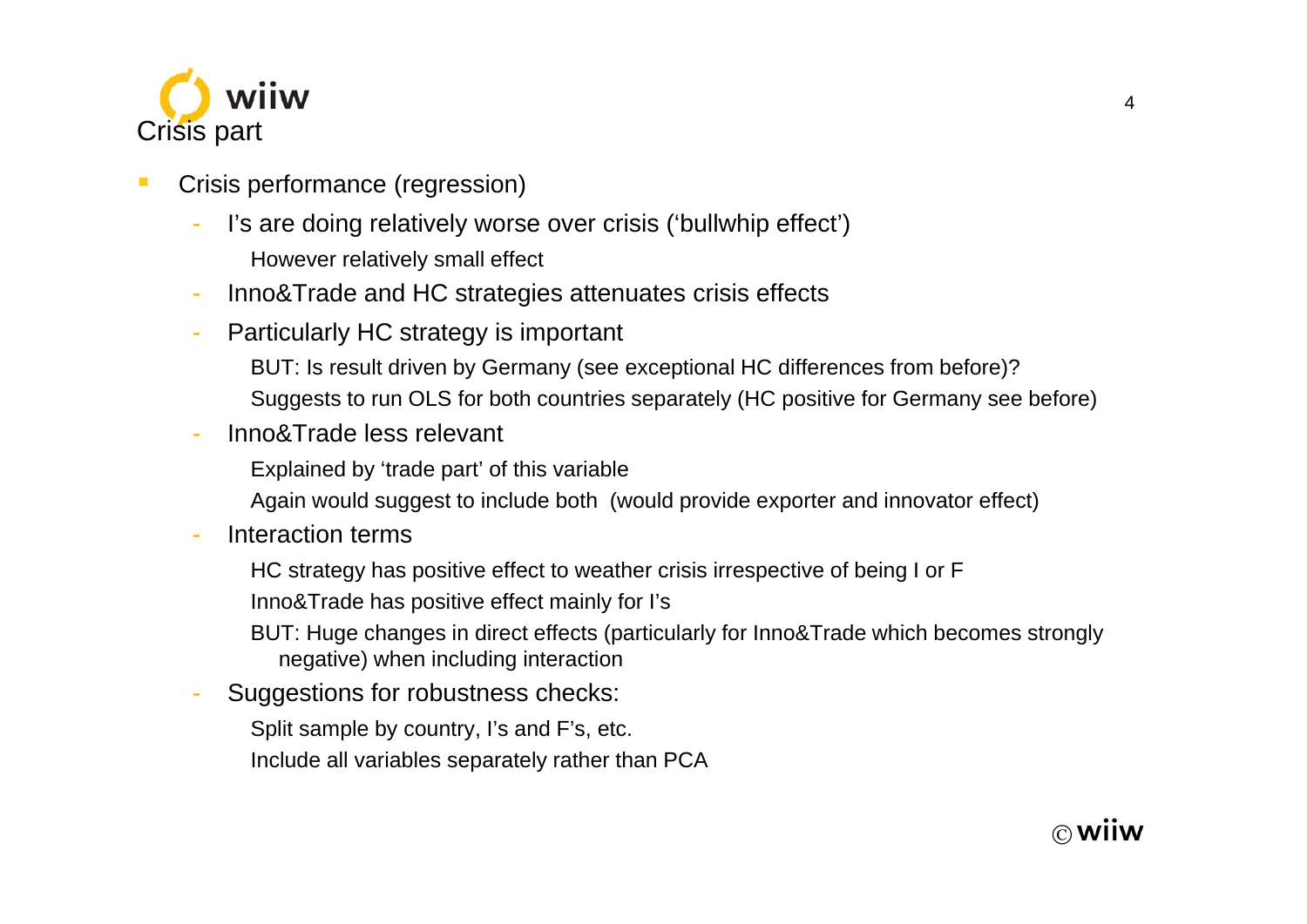

## Italy-Germany comparison

- $\mathbf{r}$ Dummy approach not convincing as capturing only level effects
- $\mathcal{L}$  Question is whether Italy was doing worse over crisis
	- $\overline{\phantom{a}}$ Because more populated with I's
	- $\overline{\phantom{a}}$ Because firms do generally worse with respect to Inno&Trade and HC?
	- $\overline{\phantom{a}}$ Because I's in Italy are doing worse
	- $\equiv$ Etc.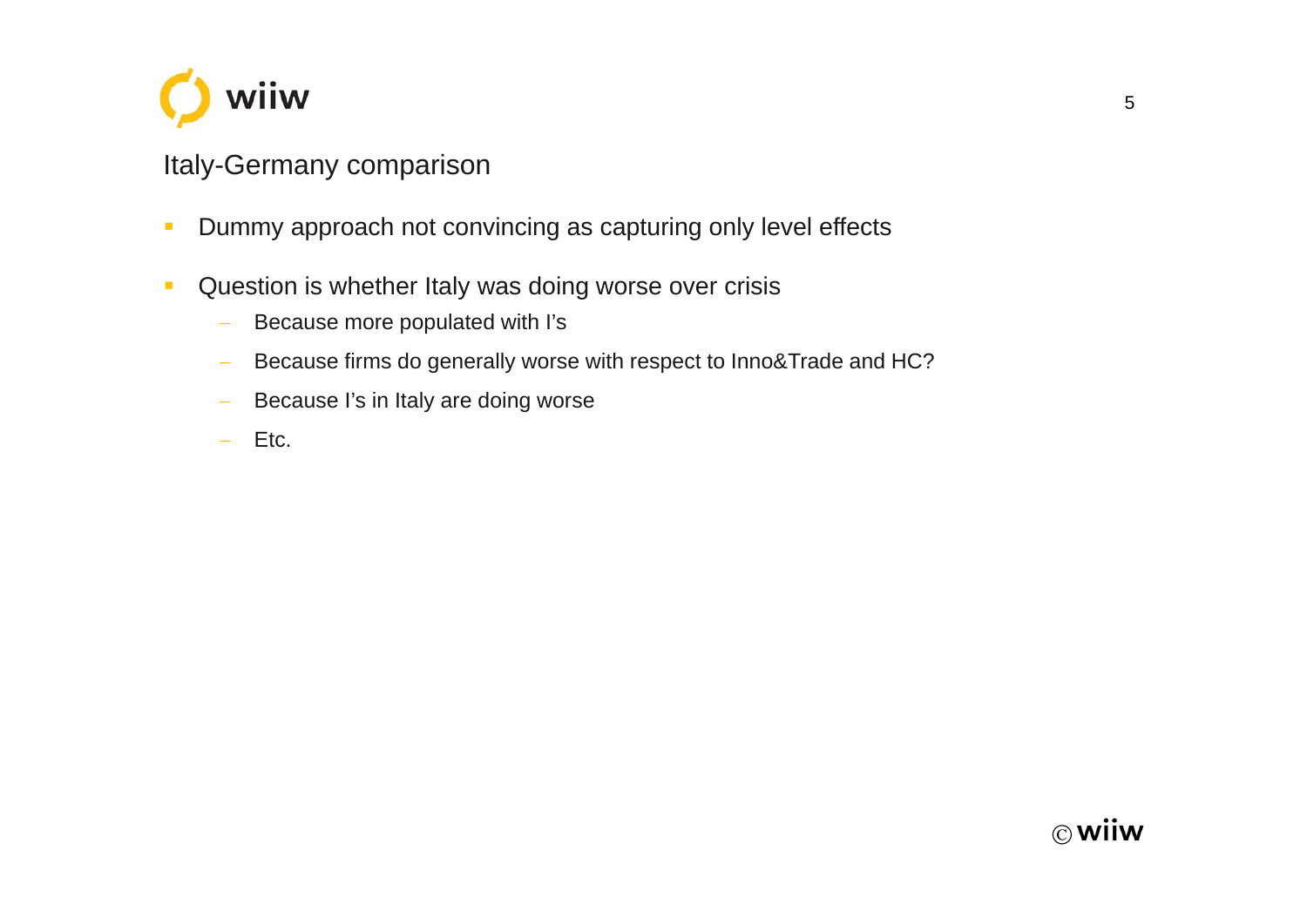

#### **Final remarks**

- $\overline{\mathbb{R}}$  Distinction between I's and F's interesting and important
	- -Self-selection process in one of these activities
	- -Do country characteristics play a role, etc.
	- -Is I-firm more seen as passive or active, etc.
- $\overline{\phantom{a}}$  Why only Germany and Italy?
	- -Compare Italy I's with other I's?
	- - E.g. in Austria a lot of high-specialised I's are active (high innovation, high export intensity, etc.)
- $\mathcal{L}_{\mathcal{A}}$ Other econometric tests, e.g. matching procedures, …
- $\blacksquare$  Results important from macro-perspective
	- - If countries - in an otherwise perfect OCA - are populated differently ('intermediary' and 'finalizer') is macro-economic shock absorption different?
	- - If so, what are country characteristics to become headquarter or factory country (but specialization maybe necessary)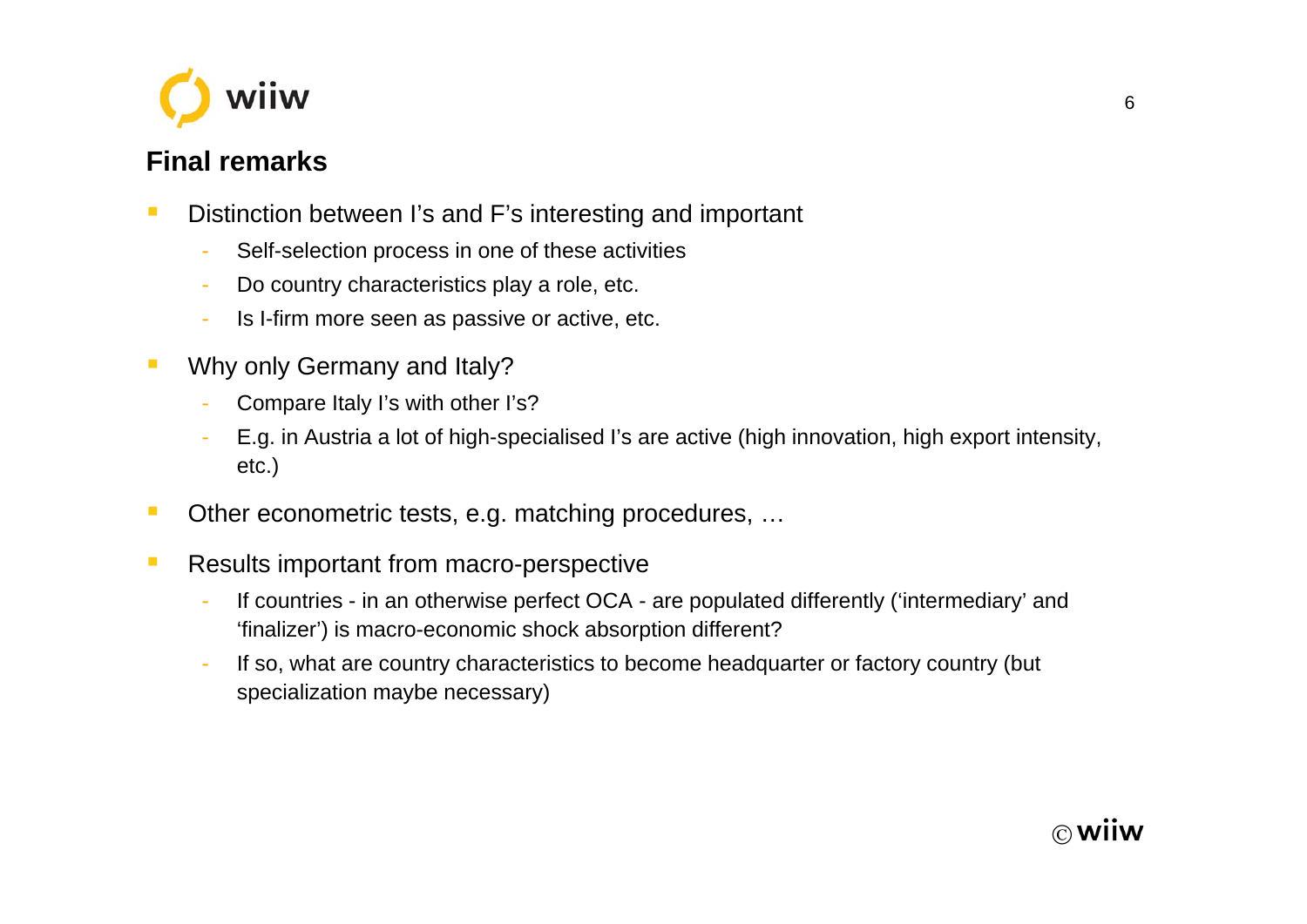

**Foreign ownership and host country employment volatility**

### Summary of paper

- $\blacksquare$ Foreign ownership related to higher employment volatility
- $\mathcal{L}_{\mathcal{A}}$  Explained by differences in labour demand elasticities
	- wage elasticities
	- -Turnover-employment elasticities
- $\mathbb{R}^3$  Differences in elasticities related to labour market institutions (as measured by EPL)
	- - "… EoLD tends to be smaller in the subsidiaries of the FOE originating from the home country with a more flexible institutional framework than the one prevailing in the host country and vice versa …"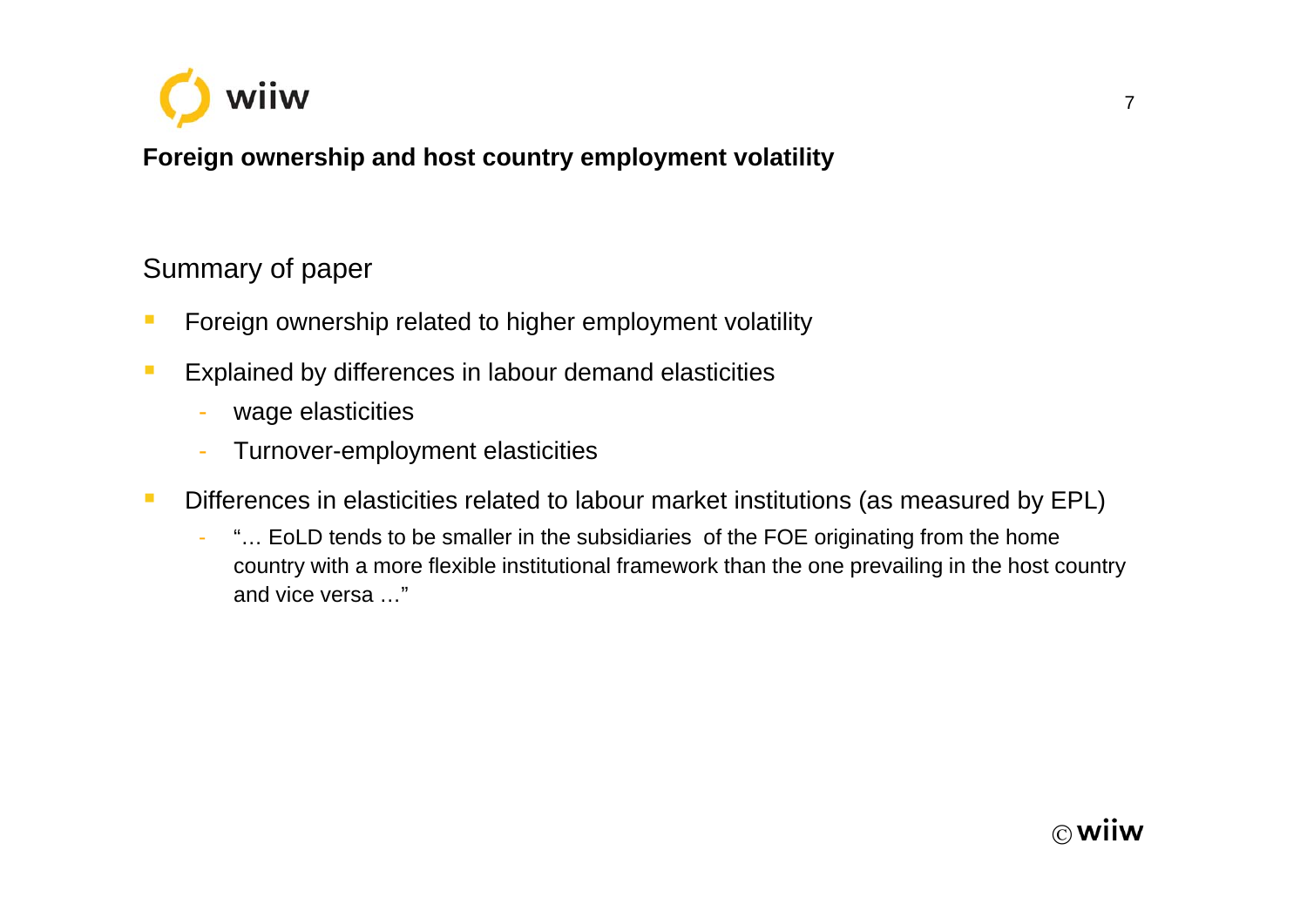

#### Focus on employment volatility versus output volatility

- $\mathcal{L}_{\mathcal{A}}$  Why focus on employment volatility and not (or additionally) output volatility?
	- -See previous paper
	- - Literature on offhsoring and volatility (Bergin et al., 2009; Comin et al., 2009), synchronisation and co-movement
	- -If subsidiaries are "dependent firms" then output volatility matters more?
	- - Eg. Table 2 also for output volatility as Table 3:
		- "… volatility of turnover is larger than volatility of employment …"
		- "… sales turnover and employment are more volatile in the subsidiaries …"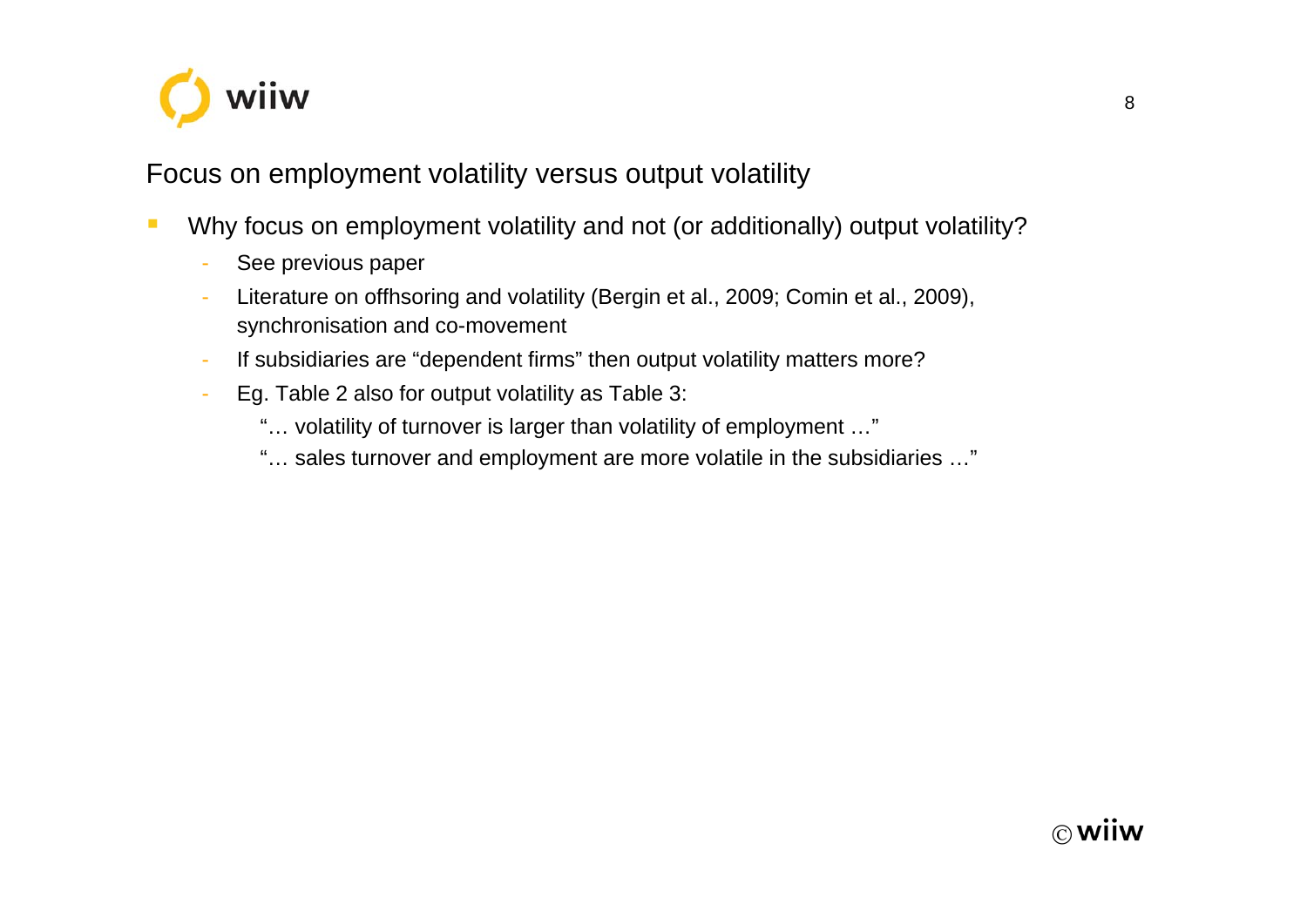

## Framework: EPL and LD elasticities

 $\overline{\phantom{a}}$ Conceptual framework

$$
l = \frac{\eta^{LL}\eta^{S}}{(\eta^{LL}+\eta^{S})}\ln(pA\beta) \quad w = \frac{\eta^{LL}}{(\eta^{LL}+\eta^{S})}\ln(pA\beta)
$$

-- Discussion focused on  $\eta^S$ :

> if going to infinity var(w)=0 and var(l)=var(ln( $pA\beta$ )) If going to 0: var(w)= var(ln( $pA\beta$ )) and var(l)=0

- -What is 'labour supply' curve for individual firm?
- -Argument suggests link between EPL and labour supply?
- What about EPL and labour demand?
- -- Effect of  $\eta^{LL}$  (being a function of  $\beta$ ; acts on wage and on shock) if going to infinity var(I)=1 and var(I)=1 If going to 0:  $var(w) = 0$  and  $var(l)=0$
- $\mathbb{R}^n$  Does EPL more influence demand or supply? Modelling of labour supply needed at all (in the end labour demand equations are estimated)?
- $\overline{\phantom{a}}$  FOE's have higher employment volatility
	- -Because more sensitive reaction to wage changes
	- -Or more exposed to external shocks

∩ **wiiw**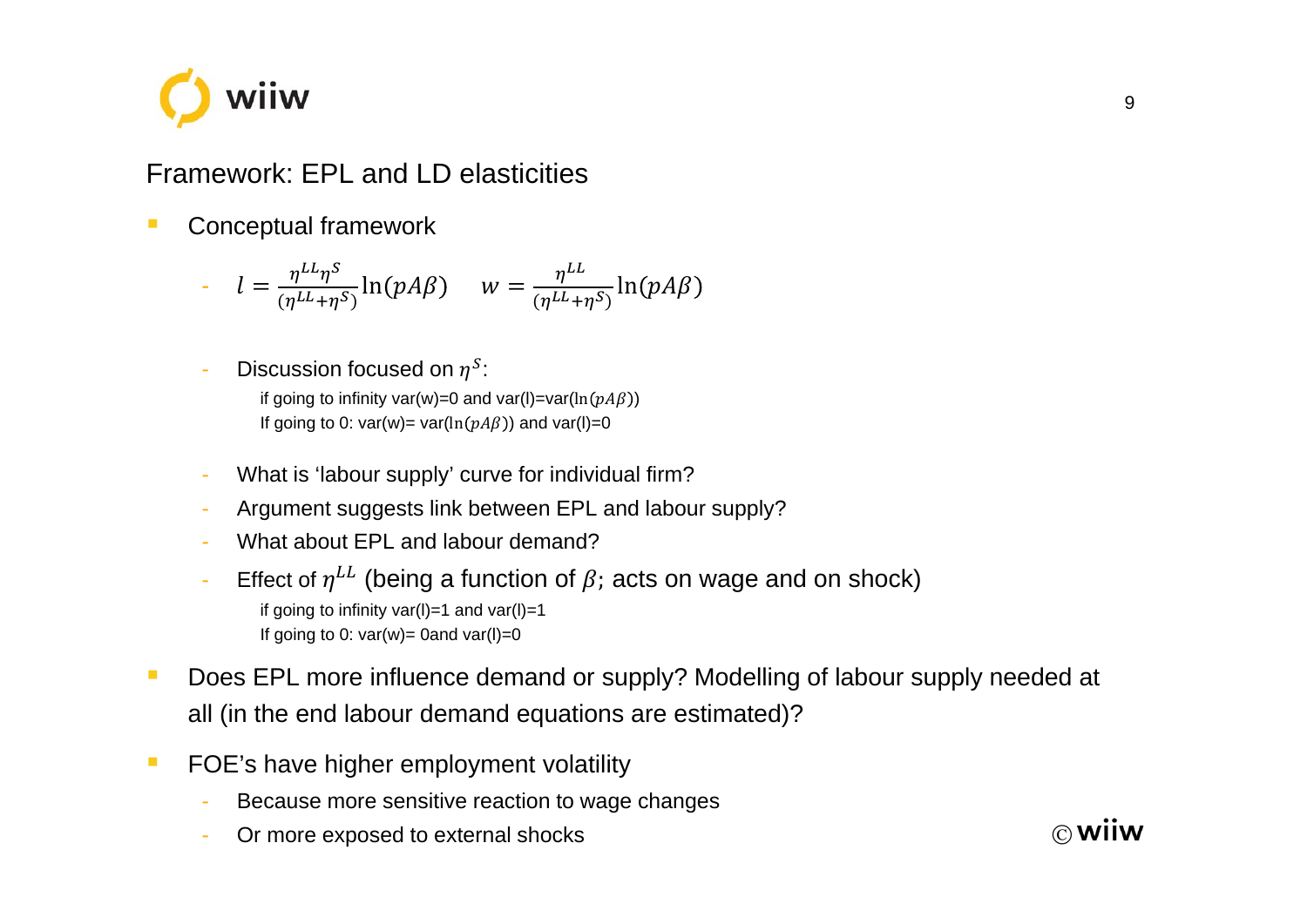

- $\overline{\mathbb{R}^n}$  Descriptive : emphasis on difference between WE and CEE
	- Why not e.g. between high and low EPL
- $\mathbb{R}^n$  Labour demand equation
	- Why in levels (with all problems of GMM) rather than in first differences?
	- Wouldn't first differences not emhasize more volatility?
	- Include yt-k as control (employment reacts only with lag)
- $\blacksquare$  Including labour market indicators
	- Higher EPL (or union density) associated with lower wage elasticity
	- Higher employment persistence and lower short-term output elasticity
- $\overline{\phantom{a}}$  Interaction with INSTD
	- Lost in results
	- Specify in text to which variable/coefficient you are referring to
	- "Elasticity" used in various contexts (wage elast., turnover elast, …)
	- Results are rather heterogenous general conclusions?
- $\blacksquare$  General remarks on presentation of results
	- Clarify discussion of results (wage elasticities rather than turnover-employment elasticity)
	- Can one control for turnover volatility in the headquarter company?
	- Weak evidence (or at least heterogeneous and not consistent across countries)

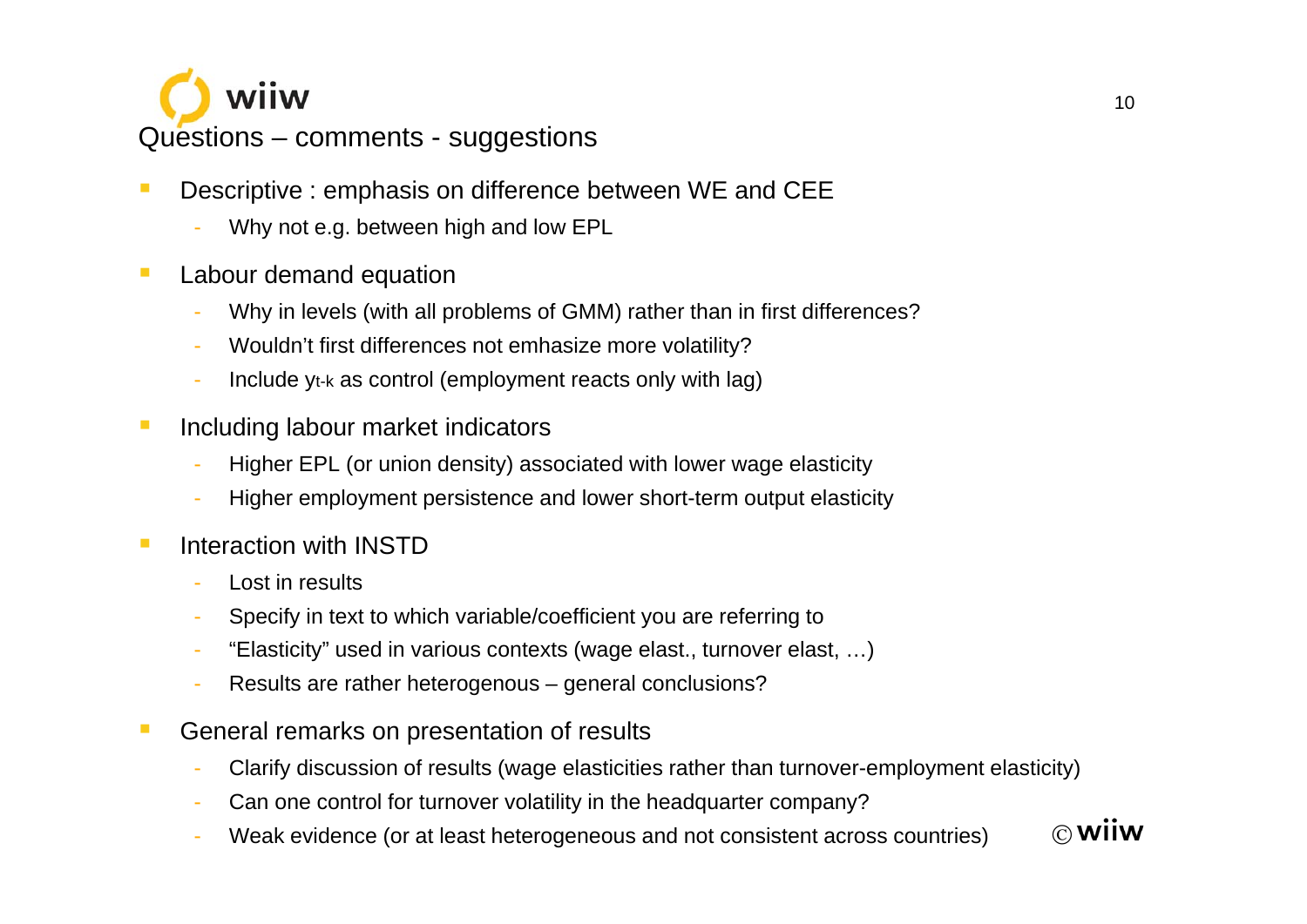

#### Questions – comments - suggestions

- $\mathbb{R}^3$  Robustness checks (motivation)
	- - US in Germany: less regulated labour markets (in US) imply less elastic labour demand elasticity of OFEs
	- - Germany in CEE: more regulated labour markets (in Germany) imply higher elasticity of labour demand
	- -Alternative explanation: labour market regulations in host countries matter!

|                       |                 | <b>Headquarter country</b> |             |
|-----------------------|-----------------|----------------------------|-------------|
|                       |                 | <b>Flexible</b>            | Inflexible  |
| Subsidiary<br>country | <b>Flexible</b> |                            | EoLD larger |
|                       | inflexible      | <b>EoLD</b> smaller        |             |